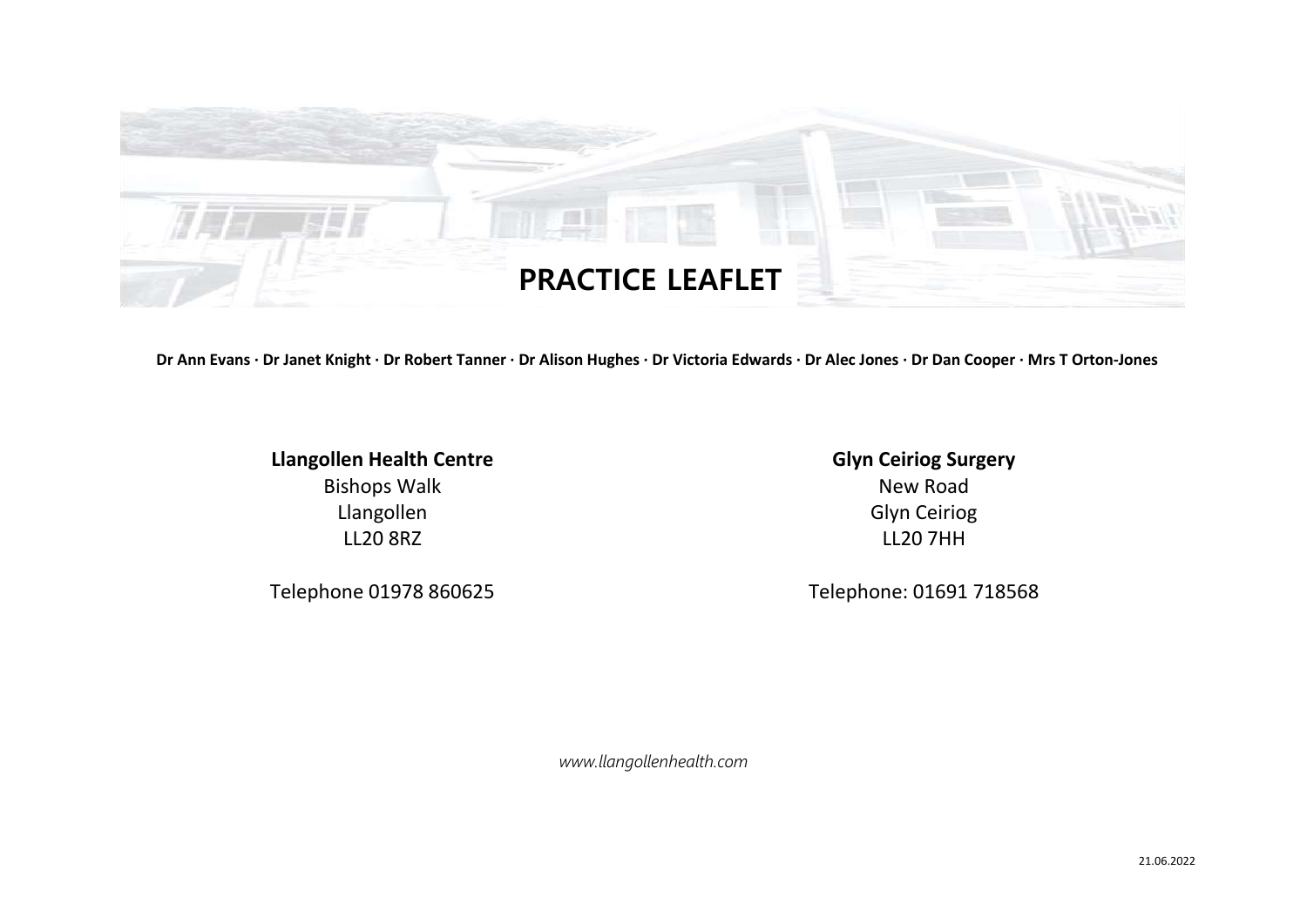# Welcome to Llangollen Health Centre

This booklet gives you details of the service and facilities available from this Practice. We are committed to giving you the best possible service, with high standards and up to date medical care for the whole family. Our main site is Llangollen Health Centre, but we also run a branch surgery in Glyn Ceiriog.

## **OPENING TIMES**

## **Llangollen**

Llangollen Health Centre is open for phone calls and visitors between 8.00am and 6.30pm Monday to Friday. At times you may be directed to an alternative number.

### **Glyn Ceiriog**

Glyn Ceiriog Surgery is open for phone calls and visitors between 8.30am and 12.30pm Monday to Friday.

There is wheelchair access and toilet facilities for the disabled at both our premises.

## **When the Practice is closed:**

Out of hours medical attention is available for emergencies between the hours of 6.30pm and 8.00am, Monday to Friday, and during weekends and bank holidays, by phoning **111**.

Please note that this is an emergency service. It should **never** be used as an alternative to a surgery appointment. If the patient's life is in immediate danger call 999 for an ambulance.

The Out of Hours service is commissioned by Betsi Cadwaladr University Health Board. Betsi Cadwaladr University Health Board, Preswylfa, Hendy Road, Mold, Flintshire, CH7 1PZ. Telephone: 01352 700227

NHS DIRECT can be contacted on 0845 4647 or at [www.nhsdirect.co.uk](http://www.nhsdirect.co.uk/) There is a 24 hour Accident & Emergency department at Wrexham Maelor Hospital, Croesnewydd Road, Wrexham, LL13 7TD. Telephone: 01978 291100.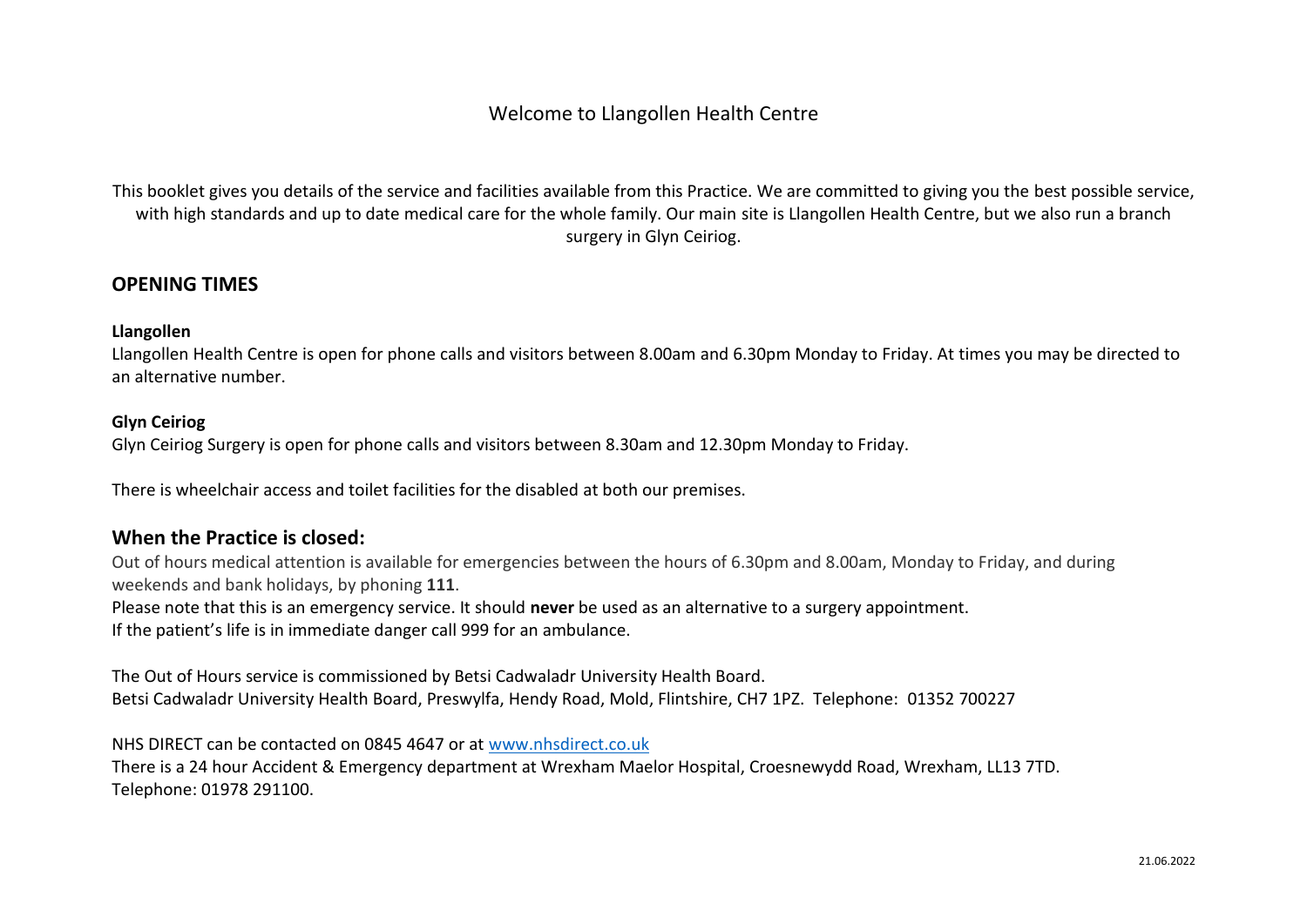# **Registering with the Practice:**

You may register as a patient, if you live within the Practice area (see below), by filling out a new patient registration form available from Reception. You may also be asked to complete a health questionnaire, and to make an appointment with one of our Practice Nurses. This information is helpful to your Doctor as obtaining records from your previous practice can take some time.



## **Booking Your Appointment:**

You can request a routine (non-urgent) appointment:

- o by telephoning us
- o online via https://florey.accurx.com/p/W91010

All consultations are telephone appointments in the first instance which will be followed with a face to face appointment if the clinician feels that this is required. We offer a range of appointment times. You can request to talk to a specific Doctor or Nurse and the Receptionist will make every effort to accommodate this. Requests for **urgent** appointments are dealt with via the Triage system.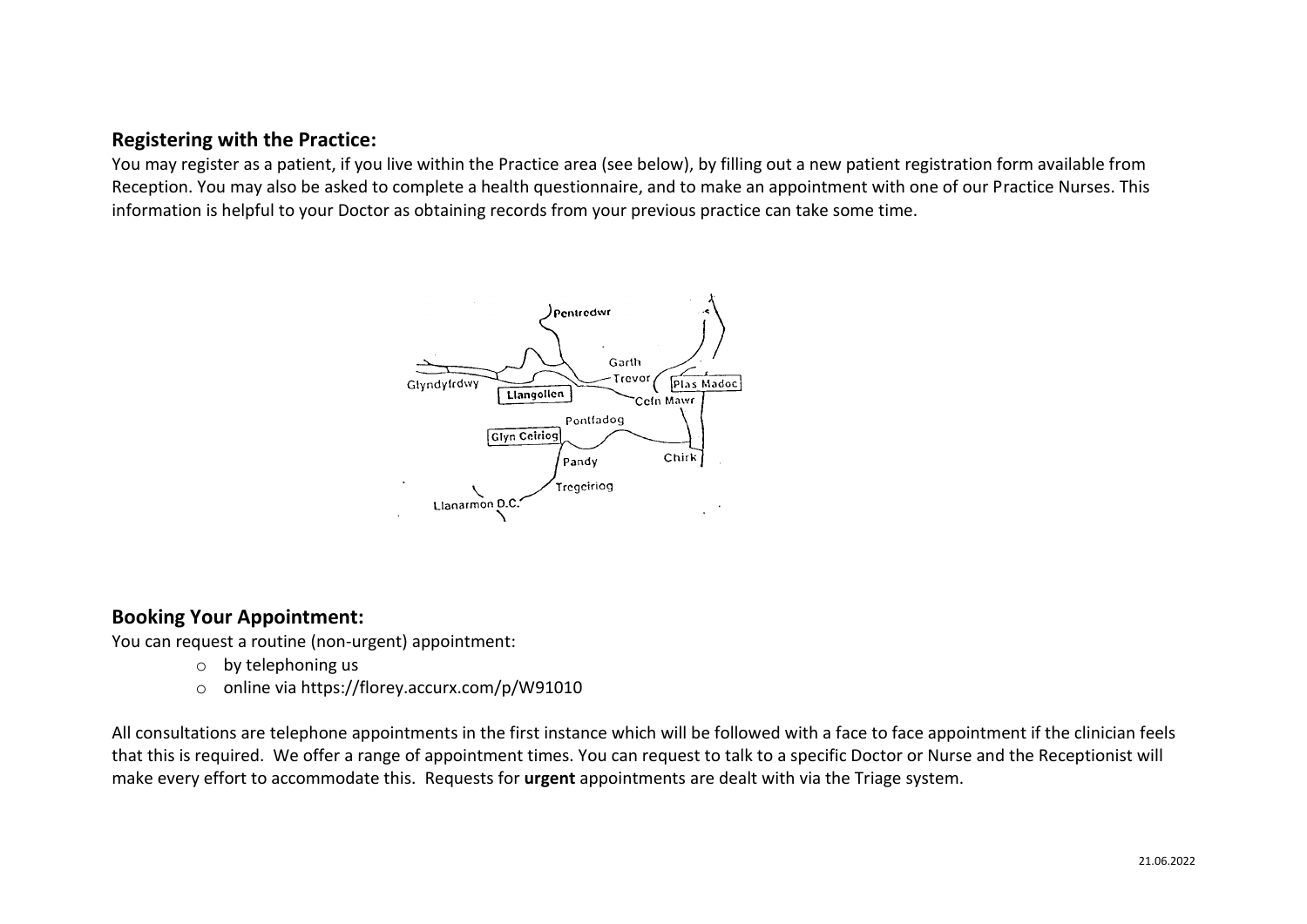# **Triage:**

We operate a triage service for clinically urgent problems from 8.30am – 5pm Monday to Friday.

If you have an urgent problem, please phone us on 01978 860625. A trained member of our Patient Services Team will ask you some questions about your problem and take a contact number which you must endeavour to keep free. One of our triaging clinicians will then contact you, usually within  $1 - 3$  hours to assess you.

Please be aware that our Patient Services Team follow practice guidelines and may direct you to an alternative to the triage service, such as your local pharmacist or you may be offered a routine appointment instead if your problem is not clinically urgent.

# **Cancelling Appointments:**

You have a responsibility to keep any appointments that you make with our clinicians. If you are unable to keep an appointment, please cancel it as soon as possible to give us sufficient time to offer the appointment to someone else.

## **Home Visits:**

If you need to see a doctor and are too ill to travel to the surgery, please telephone before 11.00am. Requests for home visits after 11.00am should be for emergencies only. Only ask for a home visit if you really need one, as there are better facilities for examining and treating you at the surgery. Be prepared to give our staff full details of your symptoms, as this will help the doctor assess the urgency of the visit. We will also need a contact number.

# **Test Results:**

Please telephone in person for your results after 2.00pm. The reception staff are not medically trained and therefore, they can only tell you if your result is normal.

# **Change of Address:**

Please inform the surgery as soon as possible if you change your name, address, telephone or mobile number or email address.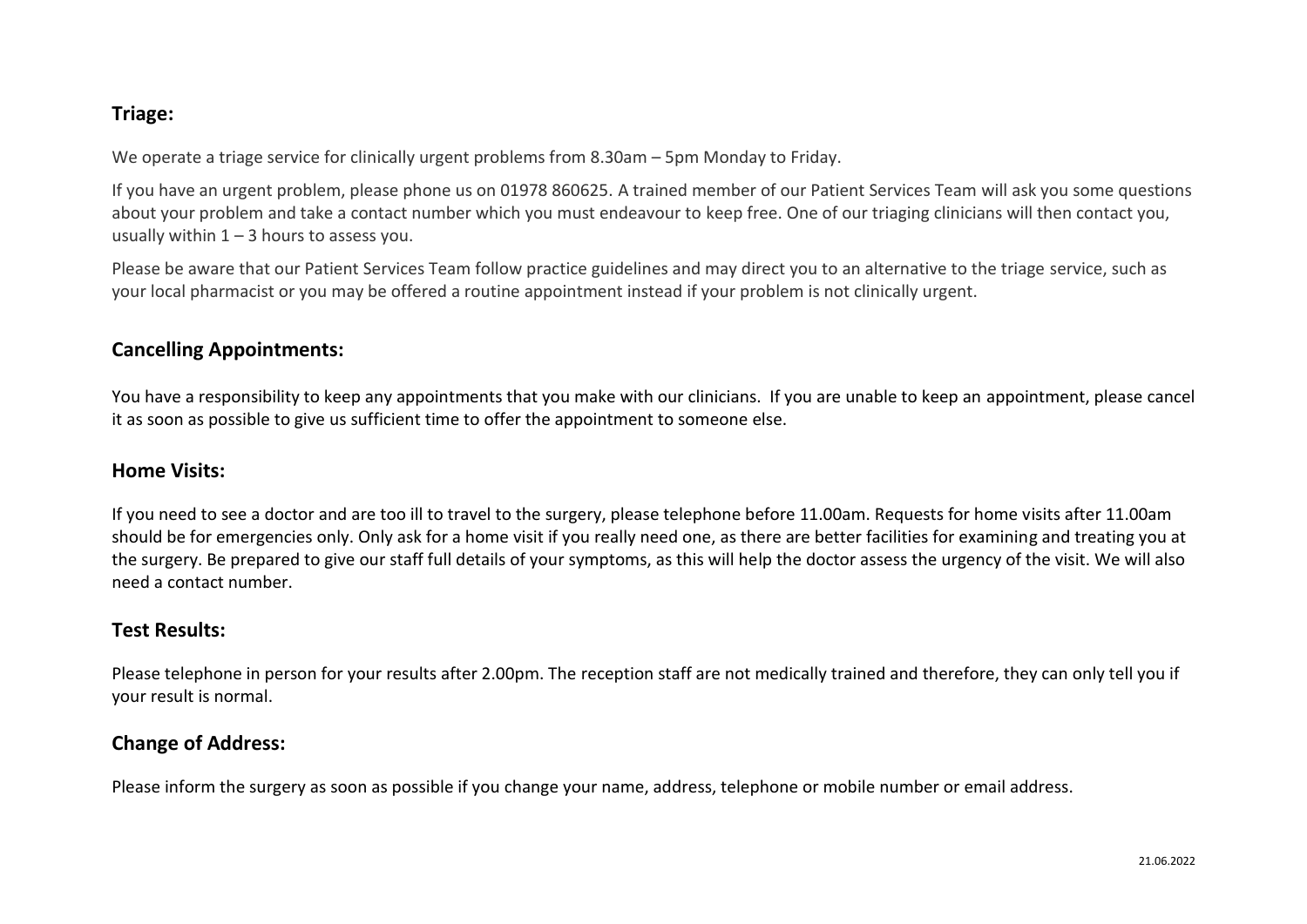## **Repeat Prescriptions:**

If you are on regular medication, the doctor will arrange for you to have a repeat prescription, which means you can order the medication without being seen first by a doctor. However, from time to time, you will need to have a medication review. Often this is done remotely but sometimes you will need to come and see the doctor. When you receive your prescription slip there will be a list of the medications you have on repeat on the right-hand side. This slip should **always** be returned to you by your Pharmacist.

You can order your repeat prescriptions by:

- Ordering online at [https://www.myhealthonline-emisweb.wales.nhs.uk](https://www.myhealthonline-emisweb.wales.nhs.uk/) or [www.llangollenhealth.com.](http://www.llangollenhealth.com/) You will need to ask at reception for a registration form for online ordering.
- You can also order online without registering for the online service by using this link **Florey** (accurx.com)
- Ticking the required medication on the right-hand side of the prescription slip and handing the slip in at reception.
- Ticking the required medication on the right-hand side of the prescription slip and posting this to us (please enclose a stamped addressed envelope)

## Please note:

Please ensure you order your prescription in plenty of time so that you do not run out of medication. If you collect your prescription directly from one of our surgeries we require 48 hours to process your request, otherwise, if you collect your medication from a pharmacy please allow 5 working days between requesting and collecting your medication. We **cannot** accept requests for repeat medication over the telephone.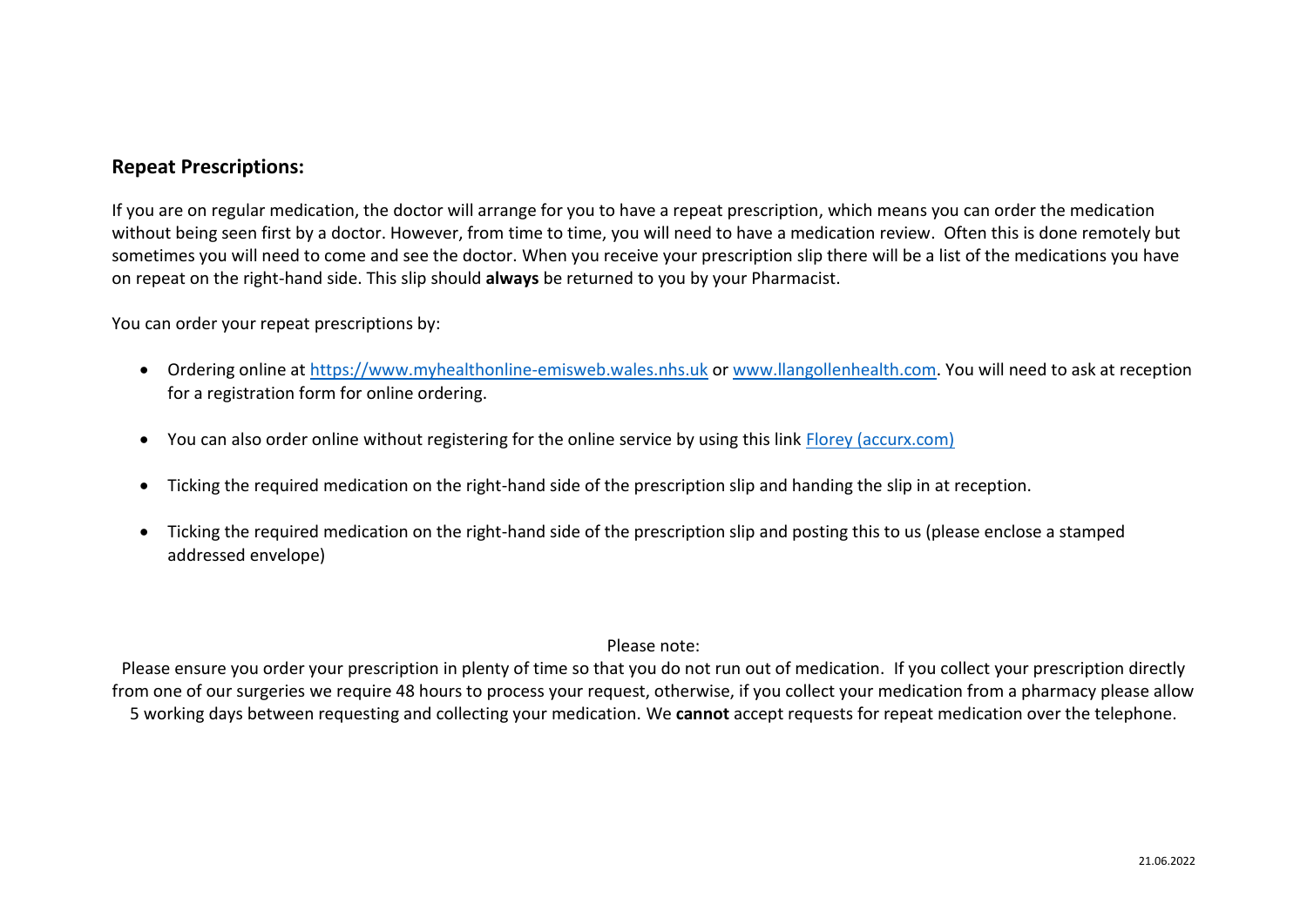# **Our Clinical Staff:**

### **Doctors:**

Dr. Ann Evans – MB. BCh (1980 Cardiff) DCH. DCCH. MRCGP. DRCOG. FP. Cert. - GP Trainer Dr. Janet Knight – MB. BCh (1989 Cardiff) DRCOG. MRCGP. FP. Cert. - GP Trainer Dr. Robert Tanner – BA (Hons) BM. BCh (1992 Oxford) MRCGP – GP Trainer Dr. Alison Hughes – MB. BCh (1991 Cardiff) MRCGP. FP. Cert. Dip. Obs (NZ) – GP Trainer Dr. Victoria Edwards. MB BCh (2007 Cardiff) MRCGP – GP Trainer Dr. Alec Jones, BSc, MB BCh, MRCGP – GP Trainer Dr. Dan Cooper, BA, MB BCh, MRCGP

The Doctors named above and Mrs Tessa Orton-Jones work in partnership.

#### **Nurse Consultant:**

Liz Chambers (RGN, RSCN and M Med Sci) is our nurse consultant. She is responsible for running our triage service.

#### **Advanced Nurse Practitioner:**

Sarah Bird RGN

#### **Practice Nurses:**

Sister Amanda Hughes RGN, FP, Cert, Sister Patricia Edwards RGN, Sister Julie Roberts RGN

#### **Our Practice Nurses undertake:**

Triage, Health Checks, Immunisations, Cervical Smears, Routine Injections, Blood Tests, Alcohol Consumption Advice, Flu Vaccines, Ear Syringing, Blood Pressure Checks, Weight Monitoring, Smoking Cessation Advice and Alcohol Consumption Advice. They also have experience in dealing with minor ailments such as coughs, colds, rashes and infections. They run clinics for asthma and diabetes, contraception and also assist the Doctors in caring for patients with chronic disease.

#### **Healthcare Assistants:**

Nia Hughes, Shirley Davies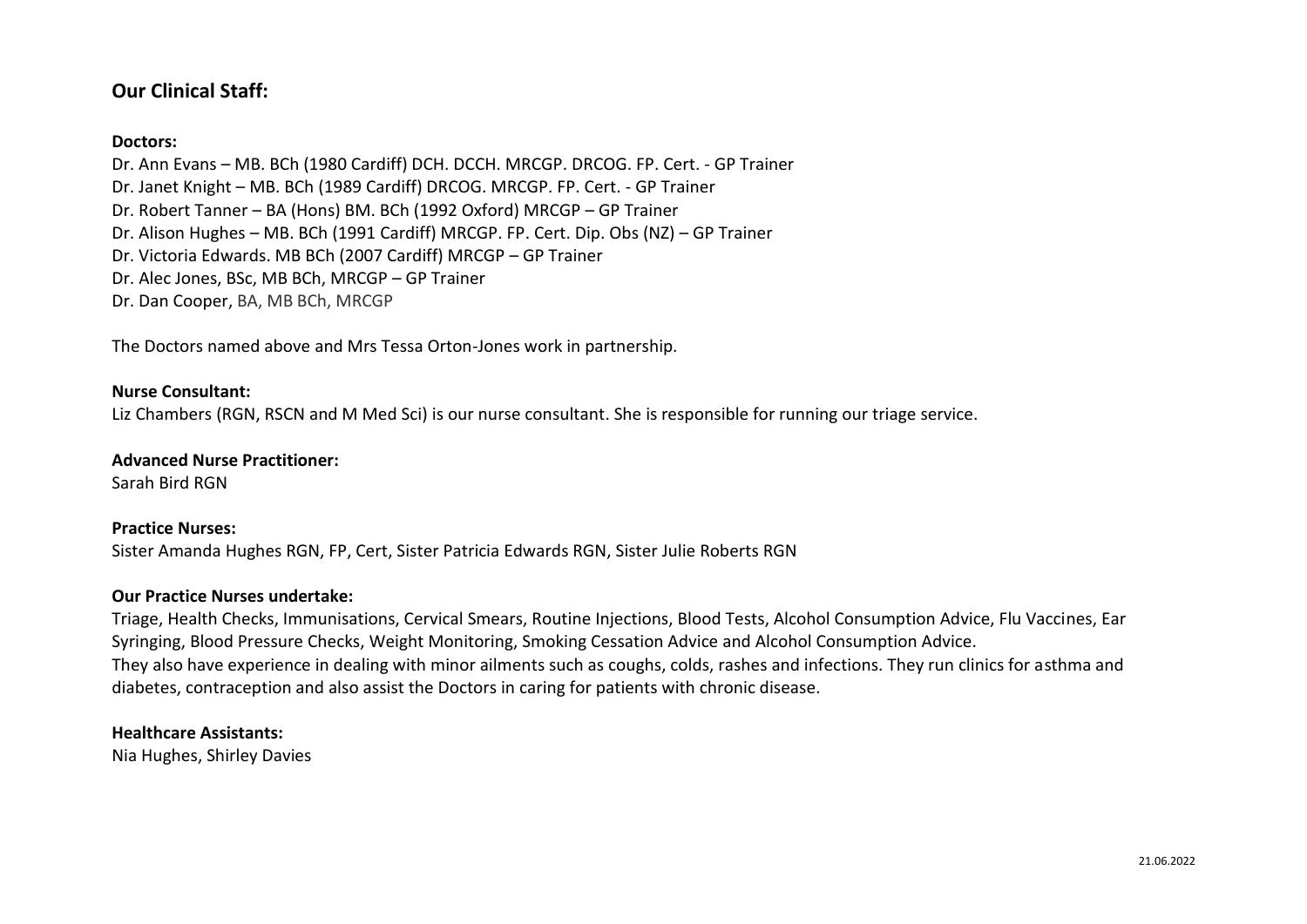# **Our Managerial and Administrative Staff:**

### **Practice Manager & Partner**

Tessa Orton-Jones is the Practice Manager and Partner. She is based at the Llangollen Health Centre, and is responsible for the management and administration of the Practice.

**Deputy Practice Manager** Leanne Owen

**Patient Services Manager** June Jones

# **Clinical Care Manager**

Shân Davies

### **Community Liaison Advisor** Angela Williams

#### **Administration Team:**

Katie Kempster, Buddug Parry, Jo Rowley, Sarah Kempster

#### **Patient Services Team:**

Sarah Bather, Deputy Patient Services Manager, Lynn Carr, Caroline Ford, Diane Loughran, Hayley Morgan, Marie Taylor-Chase, Janetta Tweedie, Emily Garrett, Jo Arthur, Suzanne Pottenger

#### **GP Registrars:**

As a training practice, we frequently have GP registrars working at the surgery. These are fully qualified Doctors who have chosen to train in General Practice. At times registrars' consultations will be recorded on video; you will be notified about this when you make an appointment and you are free to decline.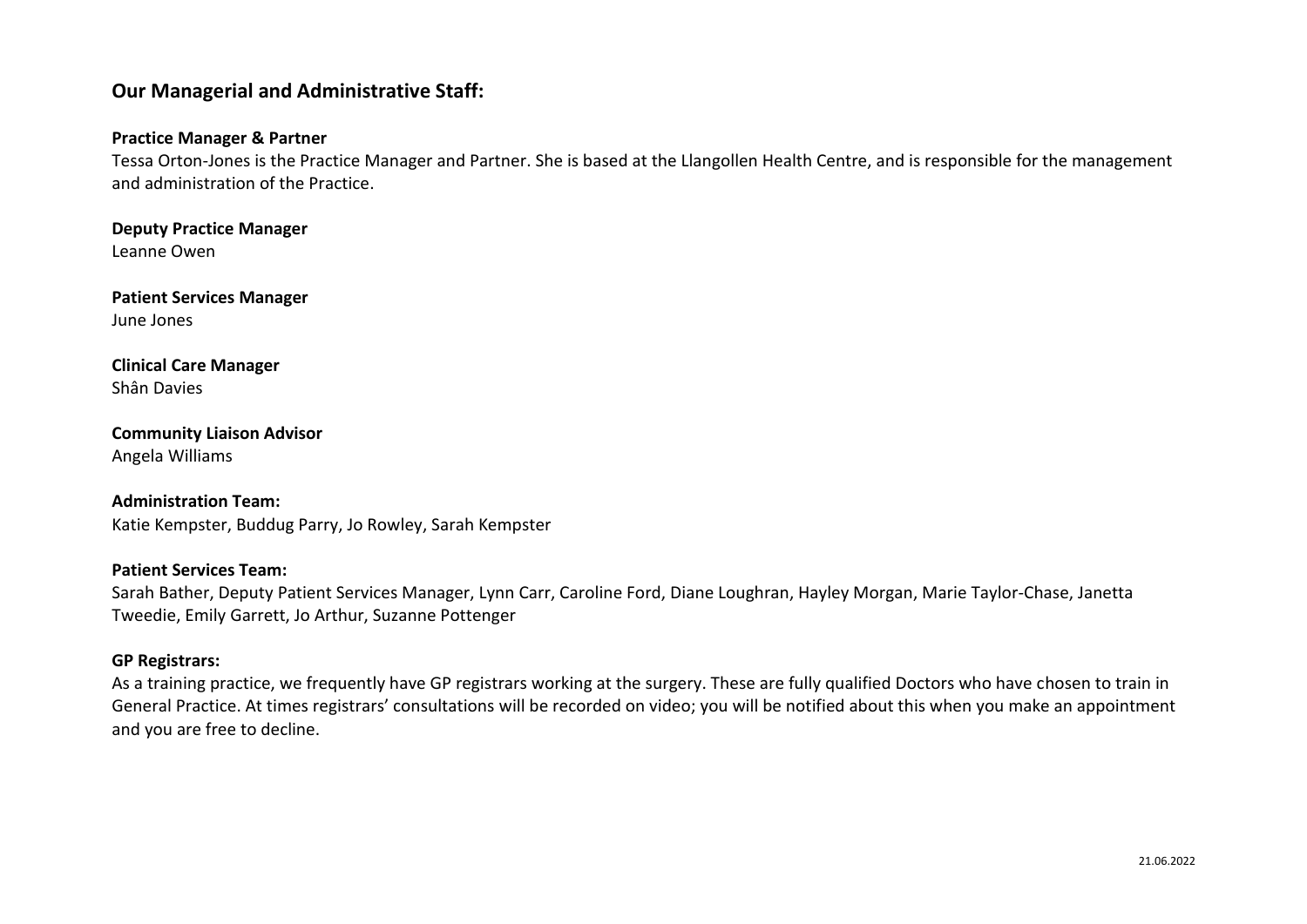### **Services Provided:**

As well as general medicine services, we provided the following:

- Diabetes, Asthma & COPD (Coronary Obstructive Pulmonary Disease) reviews
- Child Development & Immunisation clinics
- Contraception & HRT (Hormone Replacement Therapy)
- Minor Surgery
- Zoladex Injections
- Ambulatory ECG Monitoring
- Warfarin testing & dosing
- Near patient testing
- Travel Advice \*\*\*The Practice Nurse will let you know if you need injections for travelling. She will advise you when these should be done and discuss other ways of staying healthy abroad. Please allow eight weeks before you travel to enquire adequate cover\*\*\*
- Flu Immunisations
- Smoking Cessation Advice
- Phlebotomy \*\*\* Monday to Friday 8.30am 11.30am\*\*\*
- Minor Injuries \*\*\* Monday to Friday 8.30am 5.00pm\*\*\*

We also offer a number of private services for which there is a charge.

These include:

HGV and Taxi Medicals, Medical Reports, Private Letters and Sick Notes, Fitness to Travel and Holiday Cancellation Certificates.

Please ask at reception if you require any further information. Please note that we prioritise our daily clinical work above our private work which can sometimes result in a wait for private appointments.

Consultations are available for anyone over the age of 16 who has not been seen by one of our clinicians in the past 3 years or in the past 12 months if you are over 75.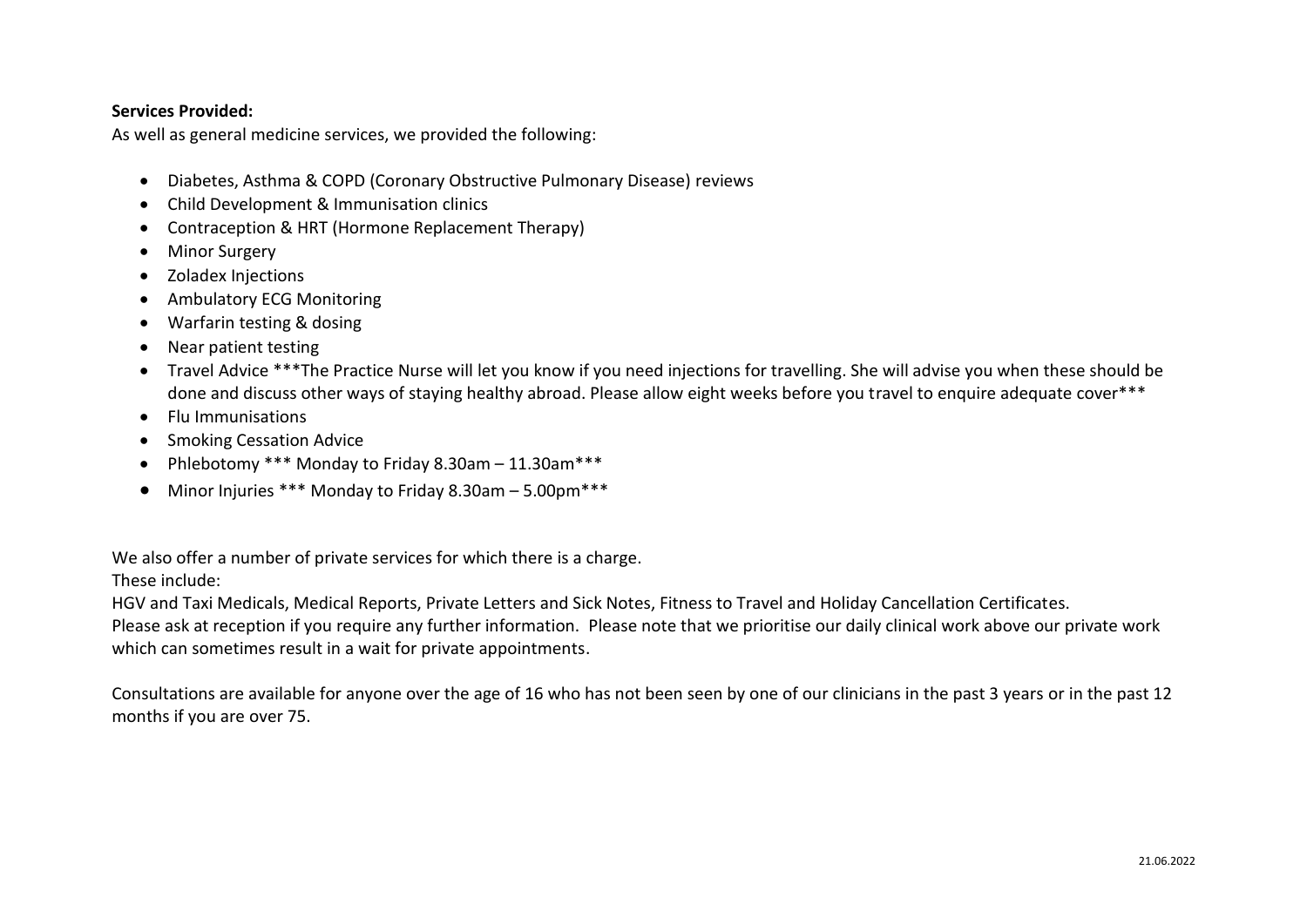## **Confidentiality:**

All staff have varying degrees of access to medical records and are bound by very strict rules of confidentiality. This is of paramount importance to us, and is respected regardless of the patients' age. If you wish to discuss any issues relating to patient confidentiality please contact the Practice Manager. Further information is available on our website.

We are registered with the Information Commissioner and comply with the Data Protection Act.

### **Access to Medical Records:**

Patients may access their own medical records, written and electronic, by competing an application form available from the Patient Services Manager. Records may not be moved from practice premises.

#### **Comments:**

Your comments and suggestions for improvements to our services are always welcome – please ask to speak to the Patient Services Manager or Practice Manager.

### **Complaints:**

If you wish to make a complaint, please do so in writing or by telephone to the Practice Manager. We will acknowledge your complaint within 2 working days and we aim to have investigated your complaint within 30 working days. You will then either be contacted by letter or asked to attend a meeting to discuss the outcome. A separate leaflet which explains the complaints procedure in more detail is available.

## **Chaperone Policy:**

We are committed to providing a safe, comfortable environment in which patients and staff can be confident that best practice is being followed at all times and the safety of everyone is of utmost importance.

All patients are entitled to have a chaperone present for any consultation, examination or procedure. This may be a family member or friend. On occasion you may prefer a formal chaperone to be present i.e. a trained member of staff, and we would ask that you to make this request at the time of booking the appointment so that arrangements can be made and your appointment in not delayed in any way. If this is not possible, we will endeavour to provide a formal chaperone at the time of request but it may, occasionally, be necessary to reschedule your appointment.

## **Freedom of Information:**

The Freedom of Information Act 2000 obliges the Practice to produce a Publication Scheme. This is a guide to the "classes" of information the Practice intends to routinely make available. A copy is available on request from the Practice Manager.